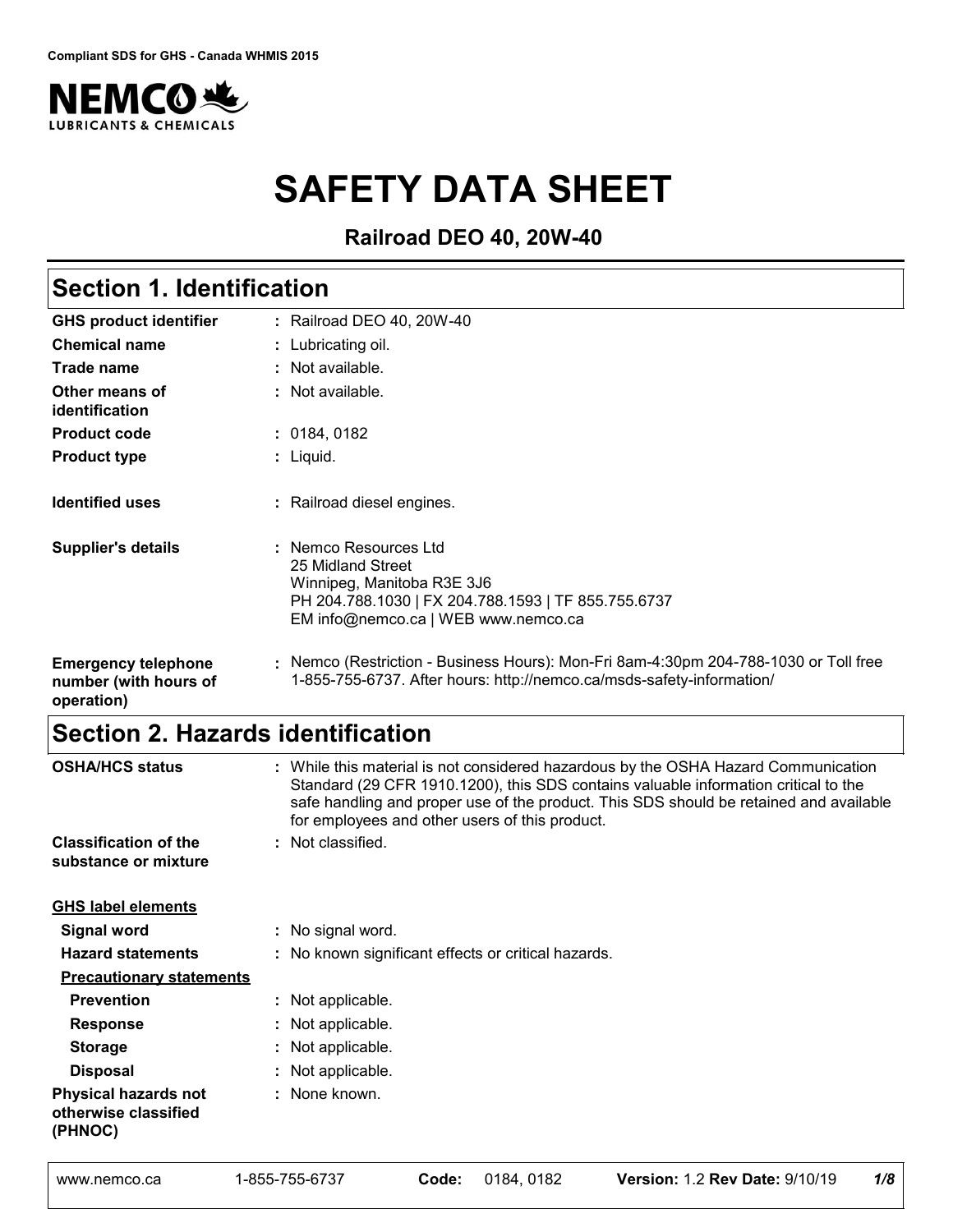

### **Section 2. Hazards identification**

**Health hazards not otherwise classified (HHNOC)**

**:** None known.

# **Section 3. Composition/information on ingredients**

| Substance/mixture    | : Mixture          |
|----------------------|--------------------|
| <b>Chemical name</b> | : Lubricating oil. |
| Other means of       | $:$ Not available. |
| identification       |                    |

### **CAS number/other identifiers**

| <b>CAS number</b>   | : Not applicable. |
|---------------------|-------------------|
| <b>Product code</b> | : 0184,0182       |

**Any concentration shown as a range is to protect confidentiality or is due to batch variation.**

**There are no ingredients present which, within the current knowledge of the supplier and in the concentrations applicable, are classified as hazardous to health or the environment and hence require reporting in this section. Occupational exposure limits, if available, are listed in Section 8.**

### **Section 4. First aid measures**

### **Description of necessary first aid measures**

| Eye contact         | : Immediately flush eyes with plenty of water, occasionally lifting the upper and lower<br>eyelids. Check for and remove any contact lenses. Get medical attention if irritation<br>occurs. |
|---------------------|---------------------------------------------------------------------------------------------------------------------------------------------------------------------------------------------|
| <b>Inhalation</b>   | : Remove victim to fresh air and keep at rest in a position comfortable for breathing. Get<br>medical attention if symptoms occur.                                                          |
| <b>Skin contact</b> | : Flush contaminated skin with plenty of water. Get medical attention if symptoms occur.                                                                                                    |
| Ingestion           | : If material has been swallowed, do not induce vomiting. Get medical attention<br>immediately.                                                                                             |

#### **Most important symptoms/effects, acute and delayed**

| Potential acute health effects    |                          |                                                                                             |                                                                                   |     |  |  |  |  |  |  |  |
|-----------------------------------|--------------------------|---------------------------------------------------------------------------------------------|-----------------------------------------------------------------------------------|-----|--|--|--|--|--|--|--|
| Eye contact                       |                          | : No known significant effects or critical hazards.                                         |                                                                                   |     |  |  |  |  |  |  |  |
| <b>Inhalation</b>                 |                          | : No known significant effects or critical hazards.                                         |                                                                                   |     |  |  |  |  |  |  |  |
| <b>Skin contact</b>               |                          | : No known significant effects or critical hazards.                                         |                                                                                   |     |  |  |  |  |  |  |  |
| Ingestion                         |                          | : No known significant effects or critical hazards.                                         |                                                                                   |     |  |  |  |  |  |  |  |
| Over-exposure signs/symptoms      |                          |                                                                                             |                                                                                   |     |  |  |  |  |  |  |  |
| Eye contact                       |                          | : No known significant effects or critical hazards.                                         |                                                                                   |     |  |  |  |  |  |  |  |
| <b>Inhalation</b>                 |                          | : No known significant effects or critical hazards.                                         |                                                                                   |     |  |  |  |  |  |  |  |
| <b>Skin contact</b>               |                          | : No known significant effects or critical hazards.                                         |                                                                                   |     |  |  |  |  |  |  |  |
| Ingestion                         |                          | : No known significant effects or critical hazards.                                         |                                                                                   |     |  |  |  |  |  |  |  |
|                                   |                          | <u>Indication of immediate medical attention and special treatment needed, if necessary</u> |                                                                                   |     |  |  |  |  |  |  |  |
| Notes to physician                |                          | quantities have been ingested or inhaled.                                                   | : Treat symptomatically. Contact poison treatment specialist immediately if large |     |  |  |  |  |  |  |  |
| <b>Specific treatments</b>        | : No specific treatment. |                                                                                             |                                                                                   |     |  |  |  |  |  |  |  |
| <b>Protection of first-aiders</b> |                          | : No special protection is required.                                                        |                                                                                   |     |  |  |  |  |  |  |  |
| www.nemco.ca                      | 1-855-755-6737           | 0184, 0182<br>Code:                                                                         | <b>Version: 1.2 Rev Date: 9/10/19</b>                                             | 2/8 |  |  |  |  |  |  |  |

| 1-855-755-6737<br>www.nemco.ca |  | Code: 0184, 0182 | <b>Version: 1.2 Rev Date: 9/10/19 2/8</b> |  |
|--------------------------------|--|------------------|-------------------------------------------|--|
|--------------------------------|--|------------------|-------------------------------------------|--|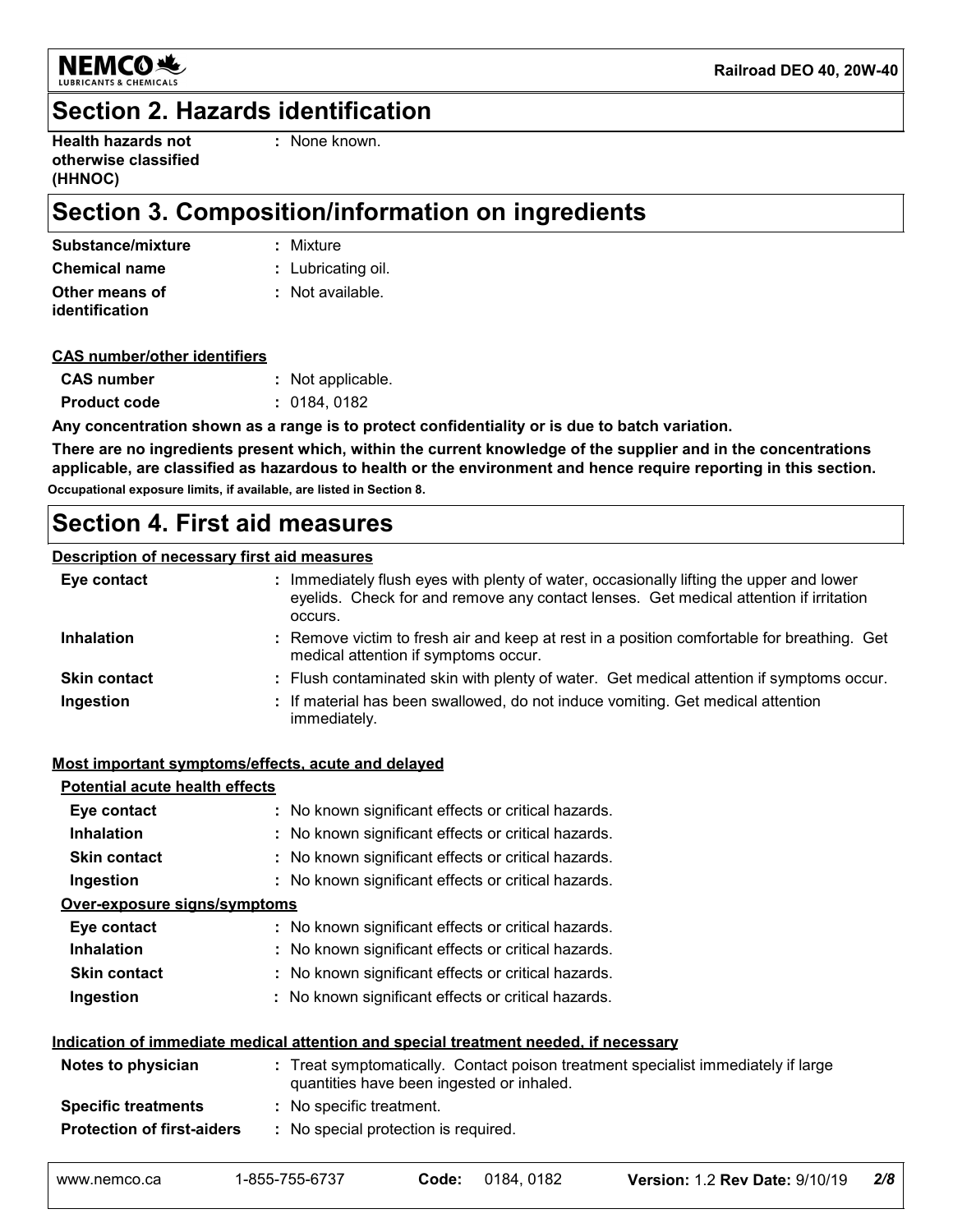

### **Section 4. First aid measures**

**See toxicological information (Section 11)**

### **Section 5. Fire-fighting measures**

| <b>Extinguishing media</b>                               |                                                                                                                                          |
|----------------------------------------------------------|------------------------------------------------------------------------------------------------------------------------------------------|
| Suitable extinguishing<br>media                          | : Use water spray to cool fire exposed surfaces and to protect personnel. Foam, dry<br>chemical or water spray (fog) to extinguish fire. |
| Unsuitable extinguishing<br>media                        | : None known.                                                                                                                            |
| <b>Specific hazards arising</b><br>from the chemical     | : No specific fire or explosion hazard.                                                                                                  |
| <b>Hazardous thermal</b><br>decomposition products       | : No specific data.                                                                                                                      |
| <b>Special protective actions</b><br>for fire-fighters   | : No special measures are required.                                                                                                      |
| <b>Special protective</b><br>equipment for fire-fighters | : Not applicable.                                                                                                                        |

### **Section 6. Accidental release measures**

#### **Personal precautions, protective equipment and emergency procedures**

| For non-emergency<br>personnel                        | : Put on appropriate personal protective equipment.                                                                                                                                                                             |
|-------------------------------------------------------|---------------------------------------------------------------------------------------------------------------------------------------------------------------------------------------------------------------------------------|
| For emergency responders                              | : If specialized clothing is required to deal with the spillage, take note of any information in<br>Section 8 on suitable and unsuitable materials. See also the information in "For non-<br>emergency personnel".              |
| <b>Environmental precautions</b>                      | : Avoid dispersal of spilled material and runoff and contact with soil, waterways, drains<br>and sewers. Inform the relevant authorities if the product has caused environmental<br>pollution (sewers, waterways, soil or air). |
| Methods and materials for containment and cleaning up |                                                                                                                                                                                                                                 |
| <b>Spill</b>                                          | : Contain with dikes or absorbent to prevent migration to sewers/streams. Take up small                                                                                                                                         |

### spill with dry chemical absorbent; large spills may require pump or vacuum prior to absorbent. May require excavation of severely contaminated soil.

# **Section 7. Handling and storage**

#### **Precautions for safe handling**

| <b>Protective measures</b>                | : Put on appropriate personal protective equipment (see Section 8).                                                                                                                                                                                                    |
|-------------------------------------------|------------------------------------------------------------------------------------------------------------------------------------------------------------------------------------------------------------------------------------------------------------------------|
| Advice on general<br>occupational hygiene | : Eating, drinking and smoking should be prohibited in areas where this material is<br>handled, stored and processed. Workers should wash hands and face before eating,<br>drinking and smoking. See also Section 8 for additional information on hygiene<br>measures. |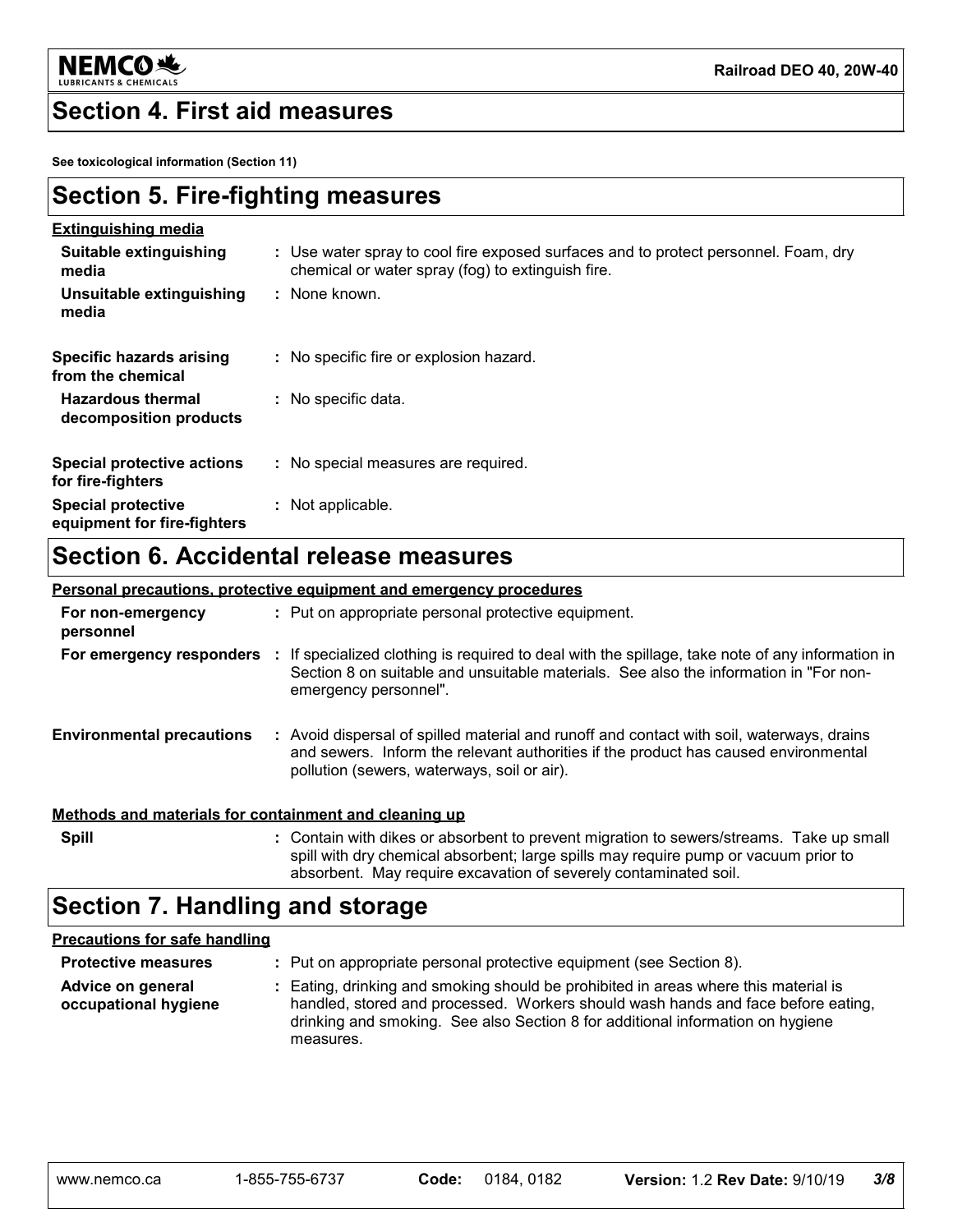

# **Section 7. Handling and storage**

| Conditions for safe storage, | : Store in accordance with local regulations. Store in original container protected from  |
|------------------------------|-------------------------------------------------------------------------------------------|
| including any                | direct sunlight in a dry, cool and well-ventilated area, away from incompatible materials |
| incompatibilities            | (see Section 10) and food and drink. Keep container tightly closed and sealed until       |
|                              | ready for use. Containers that have been opened must be carefully resealed and kept       |
|                              | upright to prevent leakage. Do not store in unlabeled containers. Use appropriate         |
|                              | containment to avoid environmental contamination.                                         |

# **Section 8. Exposure controls/personal protection**

### **Control parameters**

| <b>Occupational exposure limits</b>                       |                                     | TWA (8 hours) |                         | <b>STEL (15 mins)</b> |     |                   | Ceiling      |     |                   |              |                   |
|-----------------------------------------------------------|-------------------------------------|---------------|-------------------------|-----------------------|-----|-------------------|--------------|-----|-------------------|--------------|-------------------|
| Ingredient                                                | List name                           | ppm           | mg/m <sup>3</sup> Other |                       | ppm | mg/m <sup>3</sup> | <b>Other</b> | ppm | mq/m <sup>3</sup> | <b>Other</b> | <b>Notations</b>  |
| Distillates (petroleum), hydrotreated<br>heavy naphthenic | US ACGIH 3/2015                     |               | 5                       |                       |     |                   |              |     |                   |              | [a]               |
|                                                           | AB 4/2009<br>ON 7/2015<br>QC 1/2014 |               | c                       |                       |     | 10<br>10<br>10    |              |     |                   |              | [b]<br>[b]<br>[b] |

**Form:** [a]Inhalable fraction [b]Mist

| Appropriate engineering<br>controls       | : Good general ventilation should be sufficient to control worker exposure to airborne<br>contaminants.                                                                                                                                                       |
|-------------------------------------------|---------------------------------------------------------------------------------------------------------------------------------------------------------------------------------------------------------------------------------------------------------------|
| <b>Environmental exposure</b><br>controls | : Emissions from ventilation or work process equipment should be checked to ensure<br>they comply with the requirements of environmental protection legislation.                                                                                              |
| <b>Individual protection measures</b>     |                                                                                                                                                                                                                                                               |
| <b>Hygiene measures</b>                   | : Wash hands, forearms and face thoroughly after handling chemical products, before<br>eating, smoking and using the lavatory and at the end of the working period. Ensure<br>that eyewash stations and safety showers are close to the workstation location. |
| <b>Eye/face protection</b>                | : Safety eyewear complying with an approved standard should be used when a risk<br>assessment indicates this is necessary to avoid exposure to liquid splashes, mists,<br>gases or dusts.                                                                     |
| <b>Skin protection</b>                    |                                                                                                                                                                                                                                                               |
| <b>Hand protection</b>                    | : Chemical-resistant, impervious gloves complying with an approved standard should be<br>worn at all times when handling chemical products if a risk assessment indicates this is<br>necessary.                                                               |
| <b>Body protection</b>                    | : Personal protective equipment for the body should be selected based on the task being<br>performed and the risks involved and should be approved by a specialist before<br>handling this product.                                                           |
| Other skin protection                     | : Appropriate footwear and any additional skin protection measures should be selected<br>based on the task being performed and the risks involved and should be approved by a<br>specialist before handling this product.                                     |
| <b>Respiratory protection</b>             | Not required under normal conditions of use.                                                                                                                                                                                                                  |
|                                           |                                                                                                                                                                                                                                                               |

# **Section 9. Physical and chemical properties**

| <b>Appearance</b>     |                   |       |            |                                       |     |
|-----------------------|-------------------|-------|------------|---------------------------------------|-----|
| <b>Physical state</b> | $:$ Liquid.       |       |            |                                       |     |
| Color                 | : Amber.          |       |            |                                       |     |
| Odor                  | : Mild petroleum. |       |            |                                       |     |
| Odor threshold        | : Not available.  |       |            |                                       |     |
| pH                    | : Not available.  |       |            |                                       |     |
| www.nemco.ca          | 1-855-755-6737    | Code: | 0184, 0182 | <b>Version: 1.2 Rev Date: 9/10/19</b> | 4/8 |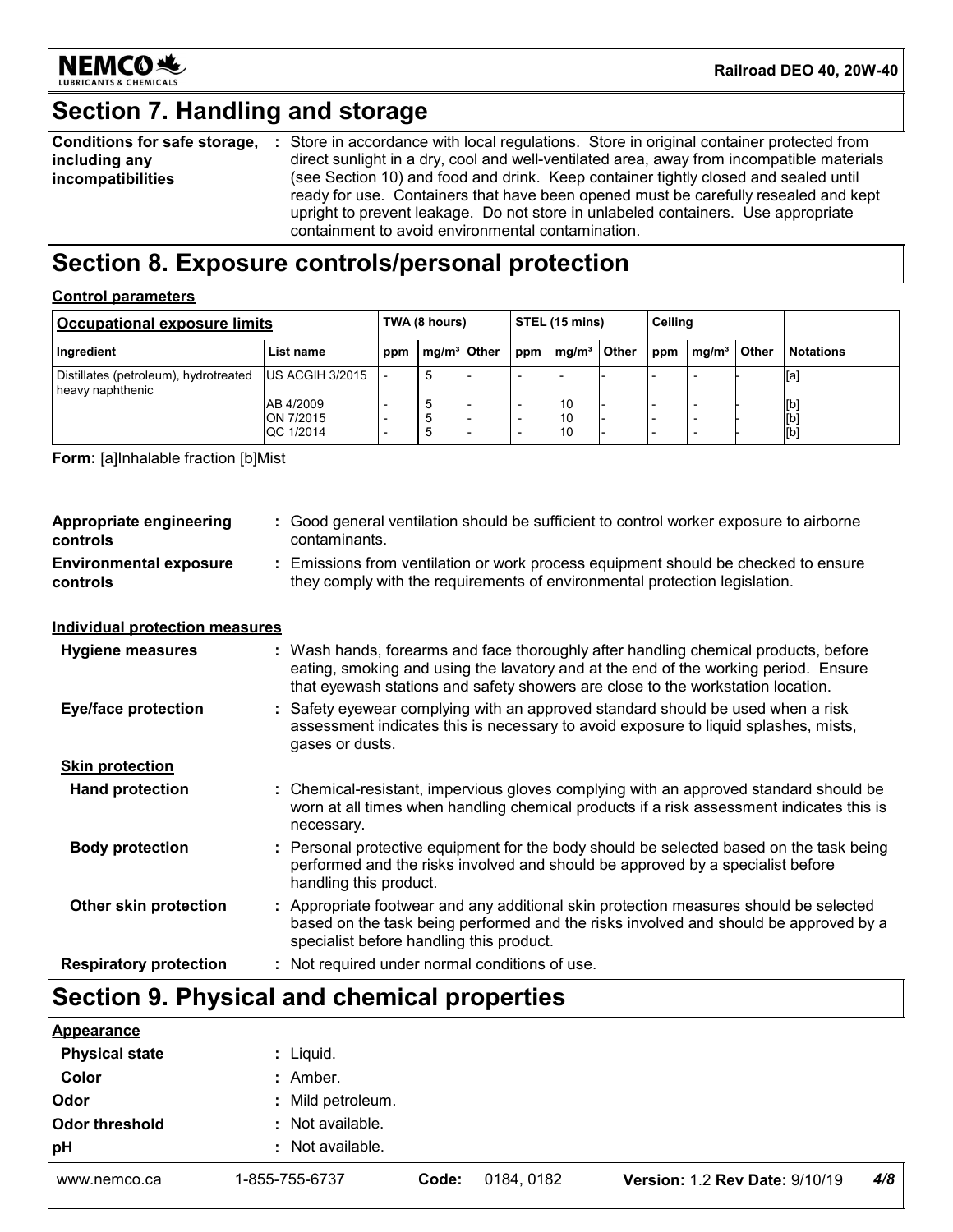

# **Section 9. Physical and chemical properties**

| <b>Freezing point</b>                             | : Not available.                 |
|---------------------------------------------------|----------------------------------|
| <b>Boiling point</b>                              | Not available.                   |
| <b>Flash point</b>                                | : Closed cup: ≥233°C (>=451.4°F) |
| <b>Evaporation rate</b>                           | $:$ <1 (Butyl acetate = 1)       |
| Flammability (solid, gas)                         | : Not available.                 |
| Lower and upper explosive<br>(flammable) limits   | : Not available.                 |
| Vapor pressure                                    | : <0.13 kPa (<1 mm Hg) (68°F)    |
| Vapor density                                     | : Not available.                 |
| <b>Relative density</b>                           | $: 0.87$ to $0.89$               |
| Solubility in water                               | Insoluble in water.              |
| <b>Partition coefficient: n-</b><br>octanol/water | : Not available.                 |
| <b>Auto-ignition temperature</b>                  | : >260°C (>500°F)                |
| <b>Decomposition temperature</b>                  | : Not available.                 |
| Viscosity                                         | : Not available.                 |

# **Section 10. Stability and reactivity**

| <b>Reactivity</b>                            | : No specific test data related to reactivity available for this product or its ingredients.              |
|----------------------------------------------|-----------------------------------------------------------------------------------------------------------|
| <b>Chemical stability</b>                    | : The product is stable.                                                                                  |
| <b>Possibility of hazardous</b><br>reactions | : Under normal conditions of storage and use, hazardous reactions will not occur.                         |
| <b>Conditions to avoid</b>                   | : No specific data.                                                                                       |
| Incompatible materials                       | : Reactive or incompatible with the following materials: oxidizing materials and acids.                   |
| <b>Hazardous decomposition</b><br>products   | : Under normal conditions of storage and use, hazardous decomposition products should<br>not be produced. |

## **Section 11. Toxicological information**

### **Information on toxicological effects**

| <b>Acute toxicity</b> |  |
|-----------------------|--|
|-----------------------|--|

There is no data available.

### **Irritation/Corrosion**

There is no data available.

#### **Sensitization**

There is no data available.

#### **Mutagenicity**

There is no data available.

#### **Carcinogenicity**

There is no data available.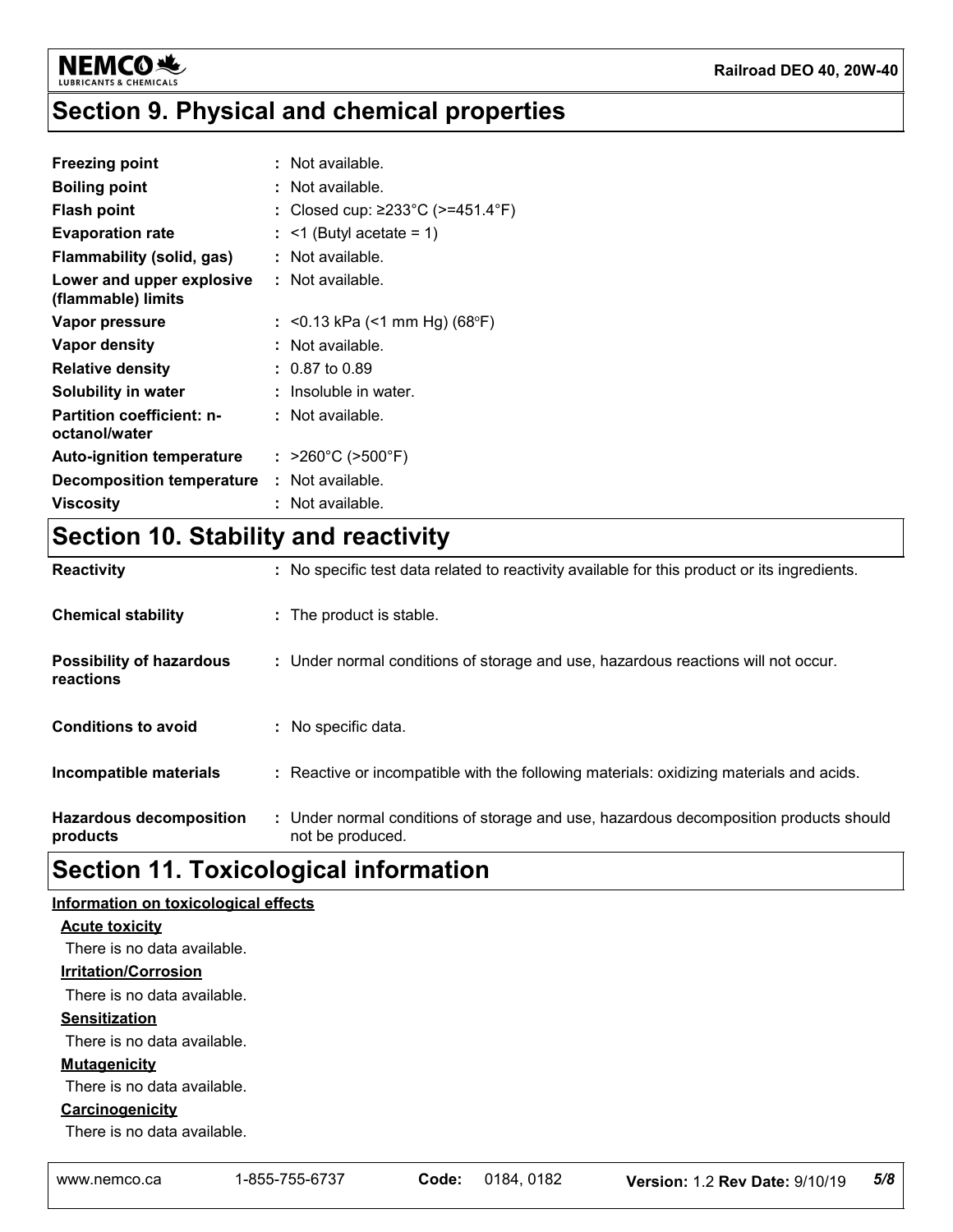

# **Section 11. Toxicological information**

| www.nemco.ca                                                                                            | Code:<br>0184, 0182<br>Version: 1.2 Rev Date: 9/10/19<br>1-855-755-6737                  | 6/8 |
|---------------------------------------------------------------------------------------------------------|------------------------------------------------------------------------------------------|-----|
| <b>Numerical measures of toxicity</b><br><b>Acute toxicity estimates</b><br>There is no data available. |                                                                                          |     |
|                                                                                                         |                                                                                          |     |
| <b>Fertility effects</b>                                                                                | : No known significant effects or critical hazards.                                      |     |
| <b>Developmental effects</b>                                                                            | : No known significant effects or critical hazards.                                      |     |
| <b>Teratogenicity</b>                                                                                   | No known significant effects or critical hazards.                                        |     |
| <b>Mutagenicity</b>                                                                                     | No known significant effects or critical hazards.                                        |     |
| Carcinogenicity                                                                                         | No known significant effects or critical hazards.                                        |     |
| General                                                                                                 | : No known significant effects or critical hazards.                                      |     |
| <b>Potential chronic health effects</b>                                                                 |                                                                                          |     |
| <b>Potential delayed effects</b>                                                                        | : No known significant effects or critical hazards.                                      |     |
| <b>Potential immediate</b><br>effects                                                                   | : No known significant effects or critical hazards.                                      |     |
| Long term exposure                                                                                      |                                                                                          |     |
| <b>Potential delayed effects</b>                                                                        | : No known significant effects or critical hazards.                                      |     |
| <b>Potential immediate</b><br>effects                                                                   | : No known significant effects or critical hazards.                                      |     |
| <b>Short term exposure</b>                                                                              |                                                                                          |     |
|                                                                                                         | Delayed and immediate effects and also chronic effects from short and long term exposure |     |
| Ingestion                                                                                               | : No known significant effects or critical hazards.                                      |     |
| <b>Skin contact</b>                                                                                     | : No known significant effects or critical hazards.                                      |     |
| <b>Inhalation</b>                                                                                       | : No known significant effects or critical hazards.                                      |     |
| Eye contact                                                                                             | : No known significant effects or critical hazards.                                      |     |
|                                                                                                         | Symptoms related to the physical, chemical and toxicological characteristics             |     |
| Ingestion                                                                                               | : No known significant effects or critical hazards.                                      |     |
| <b>Skin contact</b>                                                                                     | No known significant effects or critical hazards.                                        |     |
| <b>Inhalation</b>                                                                                       | : No known significant effects or critical hazards.                                      |     |
| Eye contact                                                                                             | : No known significant effects or critical hazards.                                      |     |
| <b>Potential acute health effects</b>                                                                   |                                                                                          |     |
| Information on the likely<br>routes of exposure                                                         | : Dermal contact. Eye contact. Inhalation. Ingestion.                                    |     |
| There is no data available.                                                                             |                                                                                          |     |
| <b>Aspiration hazard</b>                                                                                |                                                                                          |     |
| There is no data available.                                                                             |                                                                                          |     |
| Specific target organ toxicity (repeated exposure)                                                      |                                                                                          |     |
| There is no data available.                                                                             |                                                                                          |     |
| Specific target organ toxicity (single exposure)                                                        |                                                                                          |     |
| <b>Teratogenicity</b><br>There is no data available.                                                    |                                                                                          |     |
| There is no data available.                                                                             |                                                                                          |     |
| <b>Reproductive toxicity</b>                                                                            |                                                                                          |     |
|                                                                                                         |                                                                                          |     |

### **Acute toxicity estimates**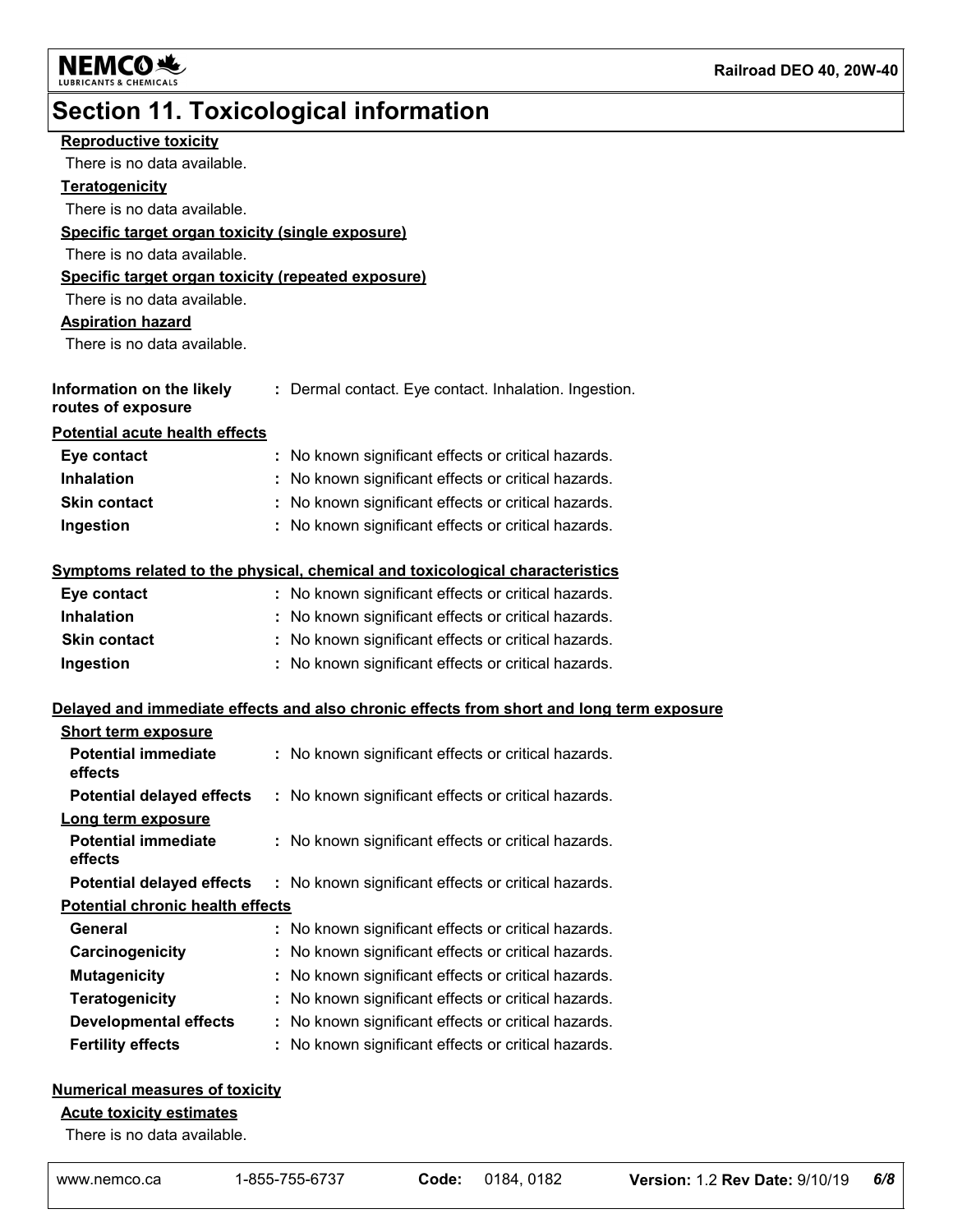

# **Section 12. Ecological information**

#### **Toxicity**

There is no data available.

### **Persistence and degradability**

There is no data available.

### **Bioaccumulative potential**

There is no data available.

#### **Mobility in soil**

**Soil/water partition**  coefficient (Koc) **:** There is no data available.

**Other adverse effects** : No known significant effects or critical hazards.

### **Section 13. Disposal considerations**

**Disposal methods :**

Disposal of this product, solutions and any by-products should comply with the requirements of environmental protection and waste disposal legislation and any regional local authority requirements.

## **Section 14. Transport information**

|                                      | <b>TDG</b>               | <b>IMDG</b>    | <b>IATA</b>              |
|--------------------------------------|--------------------------|----------------|--------------------------|
| <b>UN number</b>                     | Not regulated.           | Not regulated. | Not regulated.           |
| <b>UN proper</b><br>shipping name    | $\overline{\phantom{a}}$ |                |                          |
| <b>Transport</b><br>hazard class(es) | -                        |                |                          |
| <b>Packing group</b>                 | $\overline{\phantom{a}}$ |                | $\overline{\phantom{0}}$ |
| <b>Environmental</b><br>hazards      | No.                      | No.            | No.                      |
| <b>Additional</b><br>information     |                          |                |                          |

**AERG :** Not applicable

**Special precautions for user Transport within user's premises:** always transport in closed containers that are **:** upright and secure. Ensure that persons transporting the product know what to do in the event of an accident or spillage.